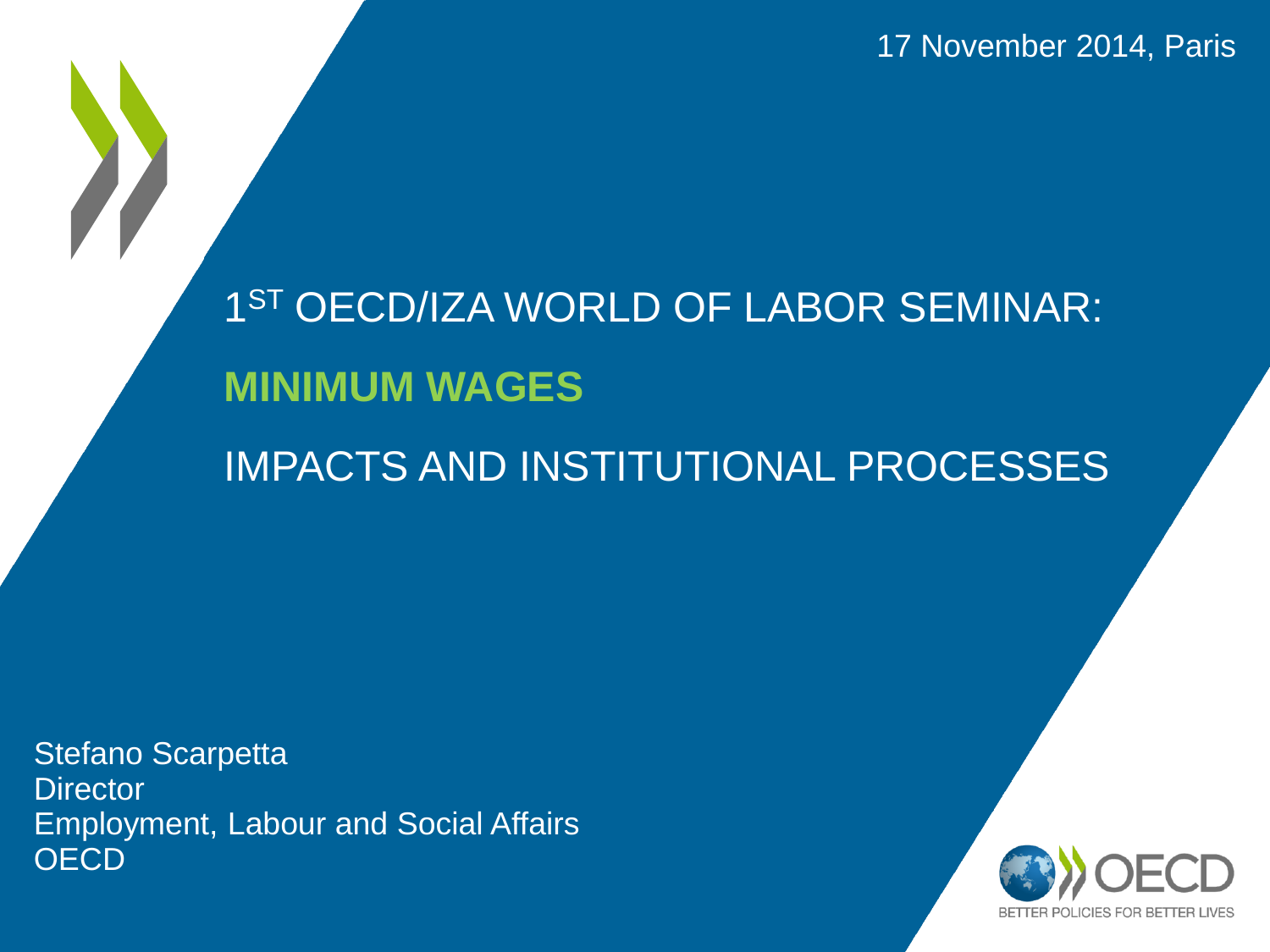

• …

- Labour standard, alongside others
- Complement to collective bargaining wage-setting institutions E.g., balance bargaining power where union coverage low/declining
- Reduce inequality, poverty
- **Strengthen work incentives**
- Make existing redistribution more effective / less costly
- Boost tax collection / enforcement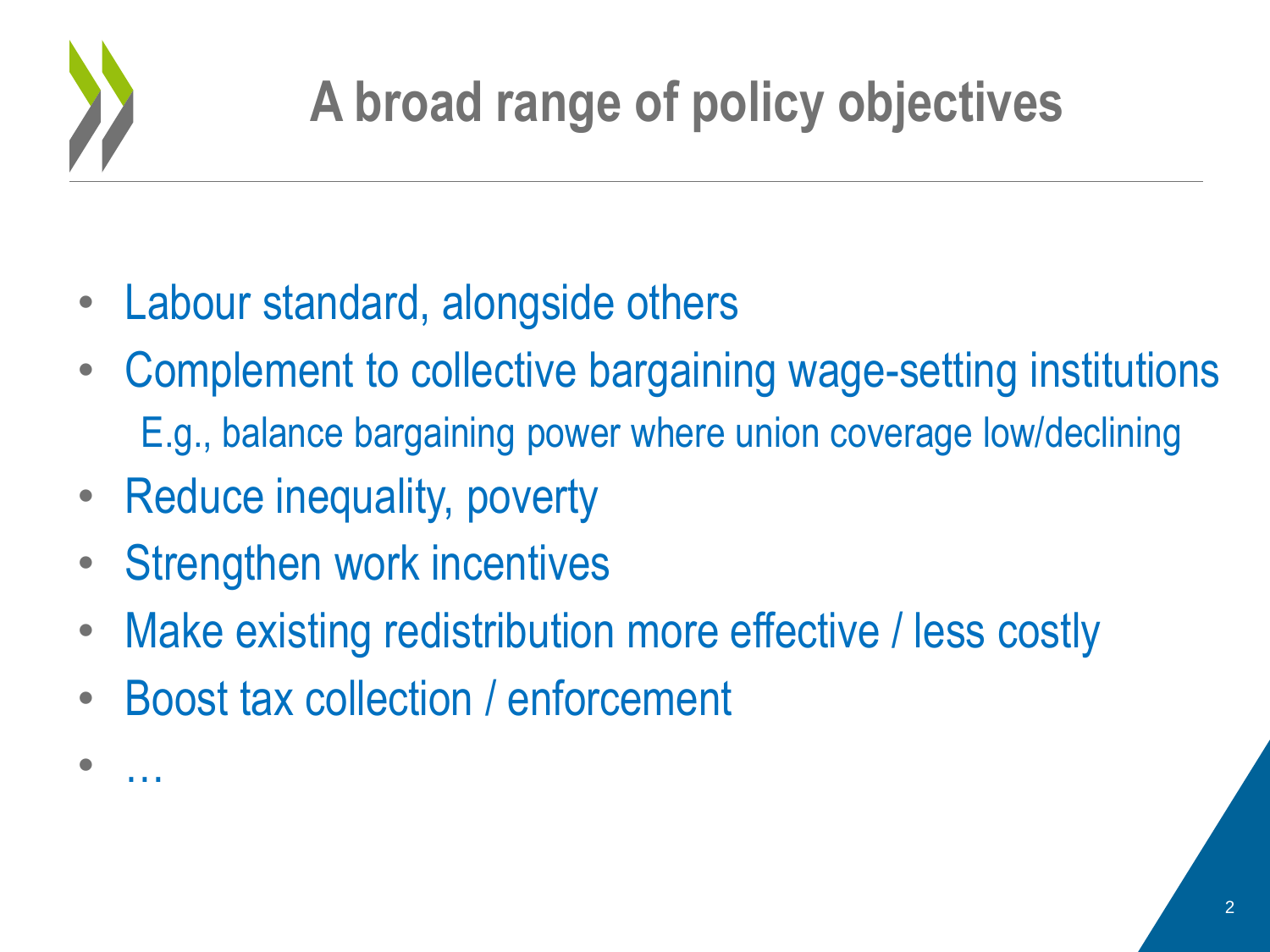

Assessments of policies and reform proposals need to:

- Focus on labour-market situation of most-affected groups incl. youth, low-skilled, women who is "most affected" also depends on point in cycle
- Avoid looking at one type of effect in isolation e.g., only employment or only poverty
- Account for links: MW  $\leftrightarrow$  related policy areas incl. tax-transfer system, non-wage related labour costs and regulations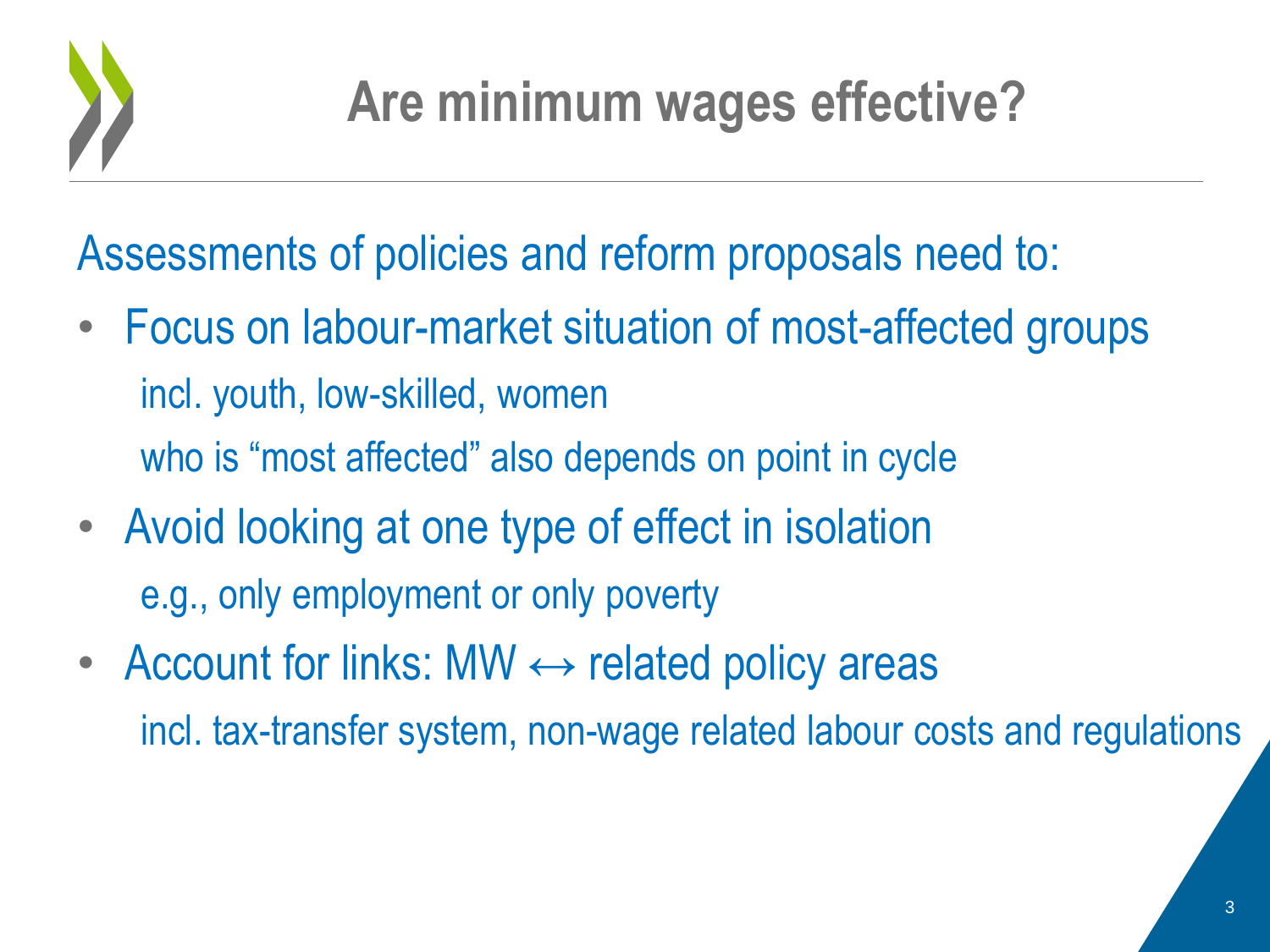

*Ratio of minimum to median gross wage,<sup>a</sup> 1980-2012*



a) Median rather than mean earnings provide a better basis for international comparisons as it accounts for differences in earnings dispersion across countries. The median wage is calculated based on basic earnings of full-time workers, excluding overtime and bonus payments. *Source: OECD Earnings Database.*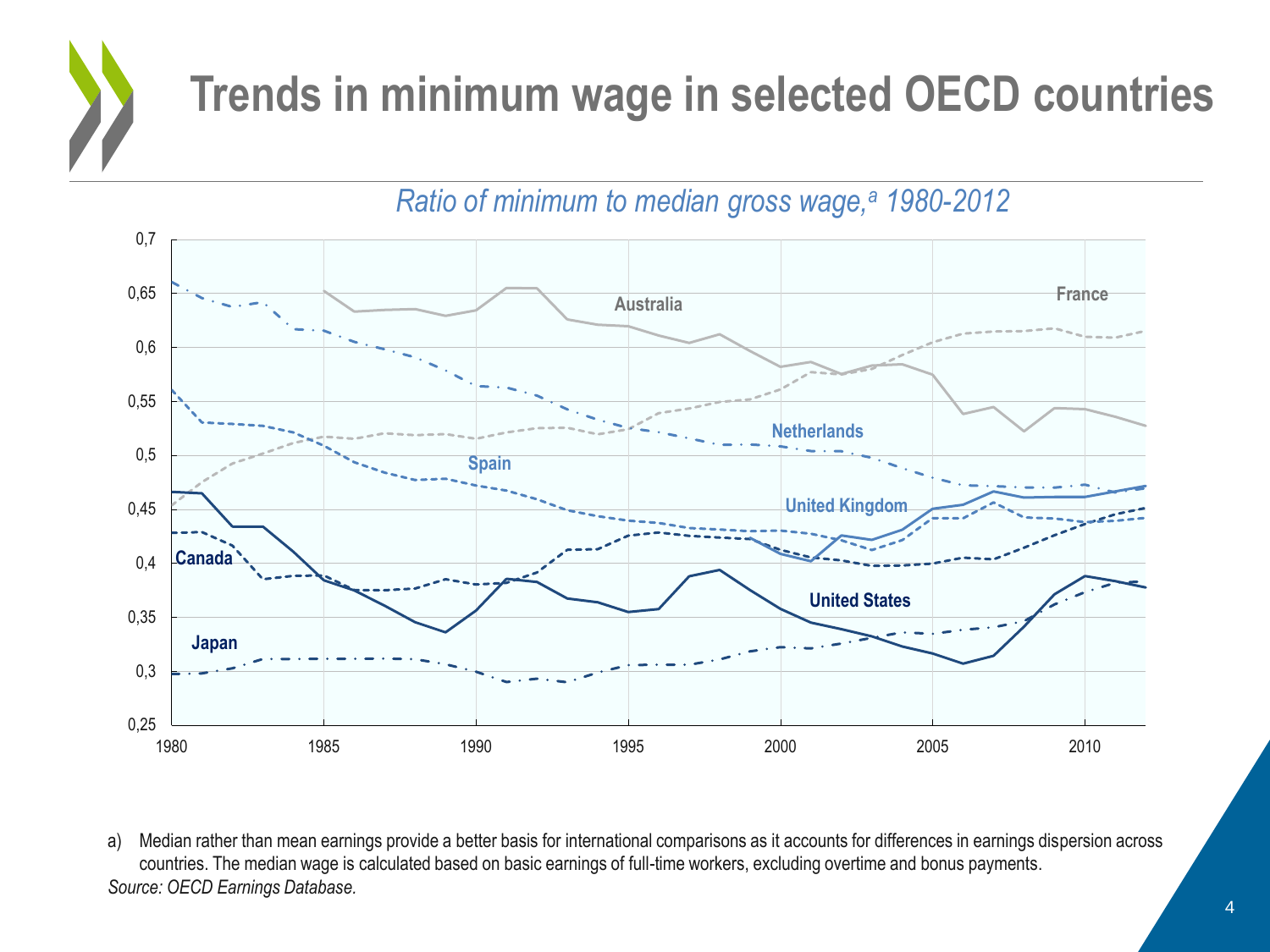

### **Some countries provide targeted reductions of non-wage labour costs**

**Minimum-wage earnings as % of median earnings, 2012** (single person earning the minimum wage and working usual full-time hours)



**The uniform minimum wage in Austria is not statutory in the traditional sense but agreed between social partners \*** Reform scenarios: planned MW values for 2015 (Germany) and 2016 (USA), converted to 2012 equivalents. *Source:* OECD tax-benefit models, minimum-wage database and income distribution database.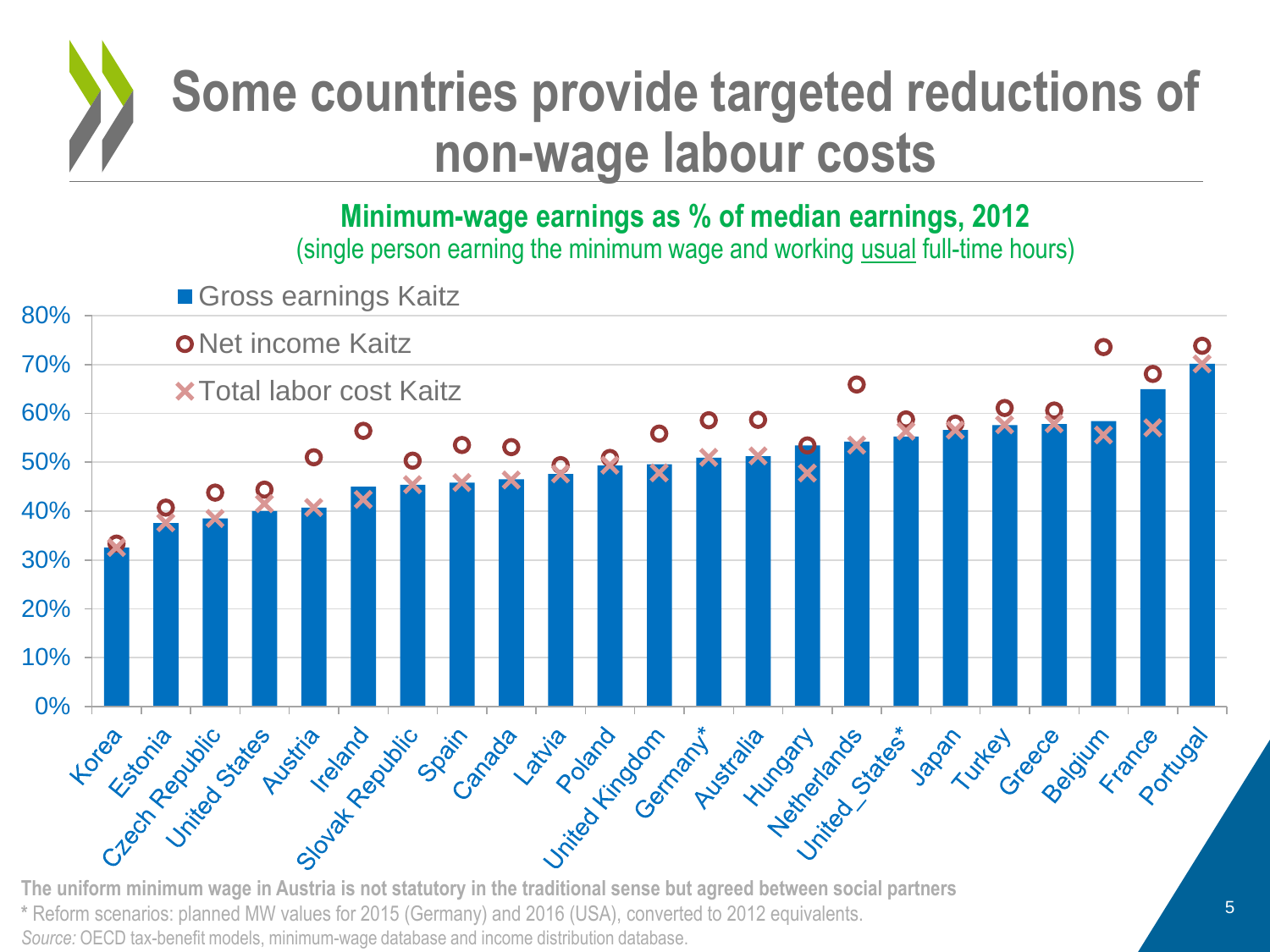

#### **% of gross earnings, 2012**

(single person earning the minimum wage and working usual full-time hours)



*Source:* OECD tax-benefit models and minimum-wage database.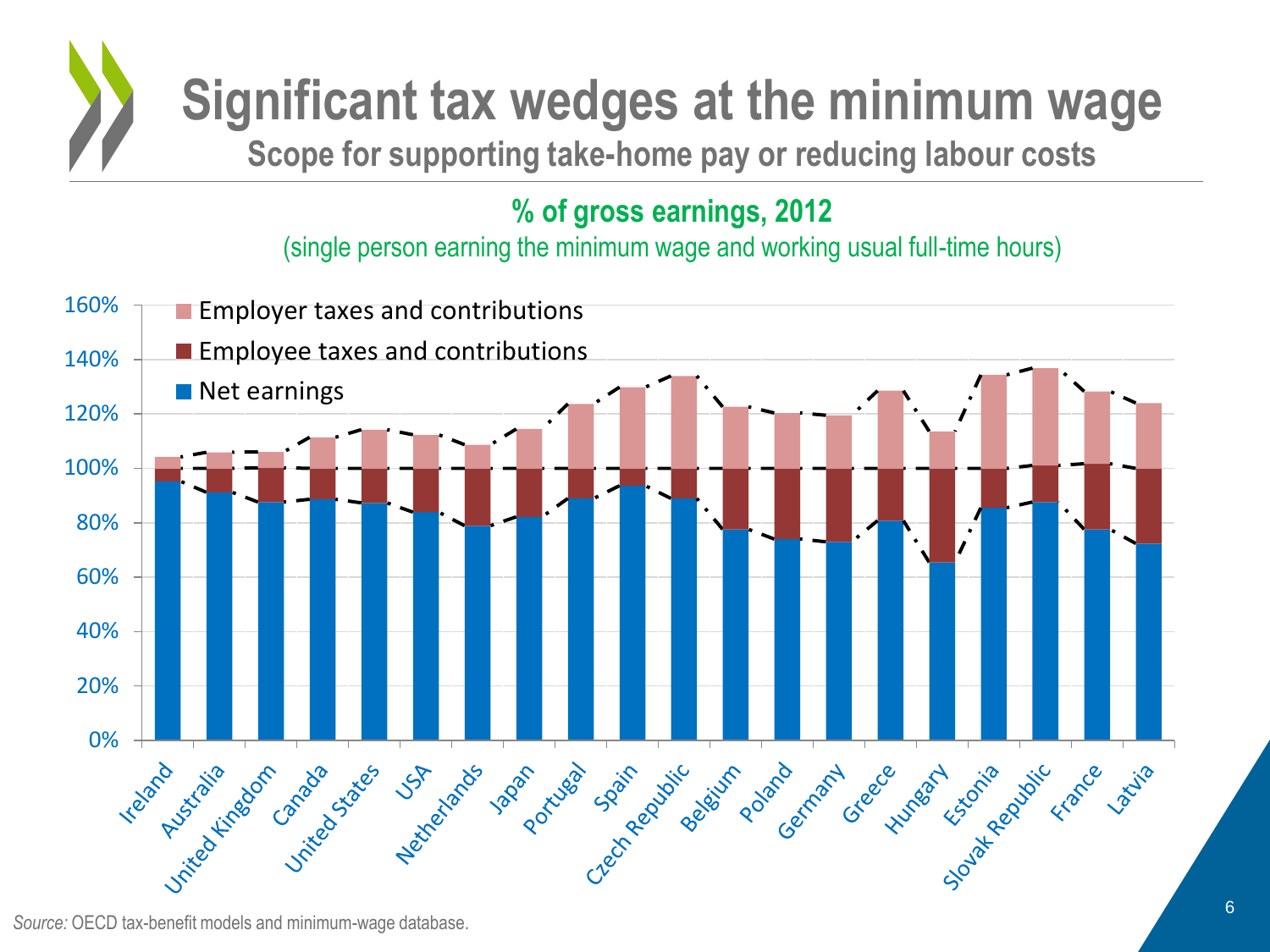

### The impact of MW on poverty depends on interactions with other policy instruments

**Share of MW increase that is left after taxes and benefit reductions, 2012** (using a 5% increase , for a lone-parent minimum wage earner working usual full-time hours)



**The uniform minimum wage in Austria is not statutory in the traditional sense but agreed between social partners \*** Reform scenarios: planned MW values for 2015 (Germany) and 2016 (USA), converted to 2012 equivalents. *Source:* OECD tax-benefit models, minimum-wage database and income distribution database.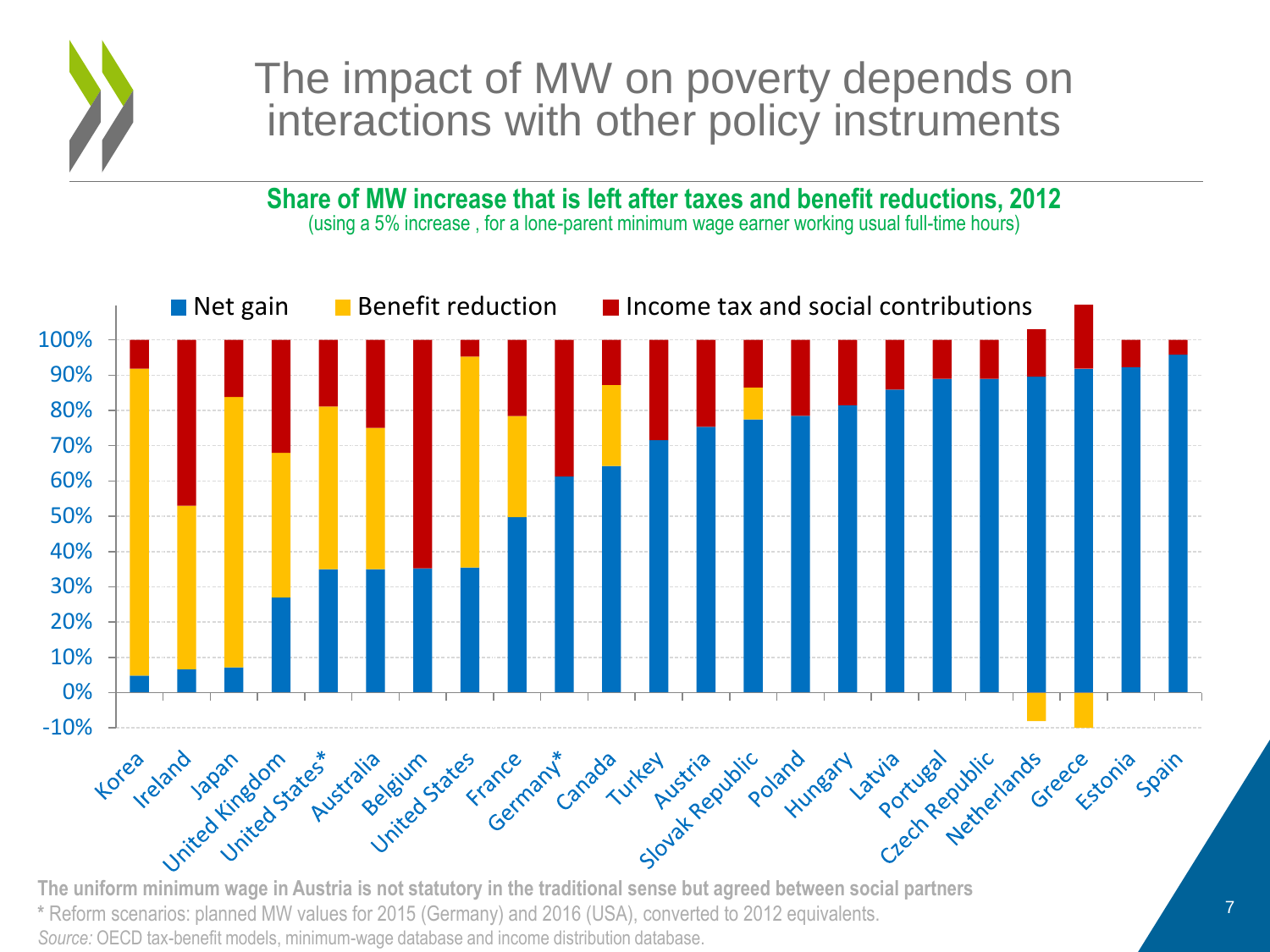

## **Implications for policy**

- Statutory minima have role in tackling wage inequality and "making work pay"
- Setting and adjusting MW requires careful balancing act
	- Place particular focus on most affected groups, notably youth
	- Change MW in small steps, institutionalise frequent reviews
	- Important role for independent minimum-wage commissions (e.g., AUS, BEL, FRA, GRC, IRL, NLD, GBR)
	- Coordinate with tax & transfer reforms
- But many important outstanding questions
	- Need to know more about their impact on training and education choices
	- How do they affect wage adjustments more generally in the face of negative economic shocks